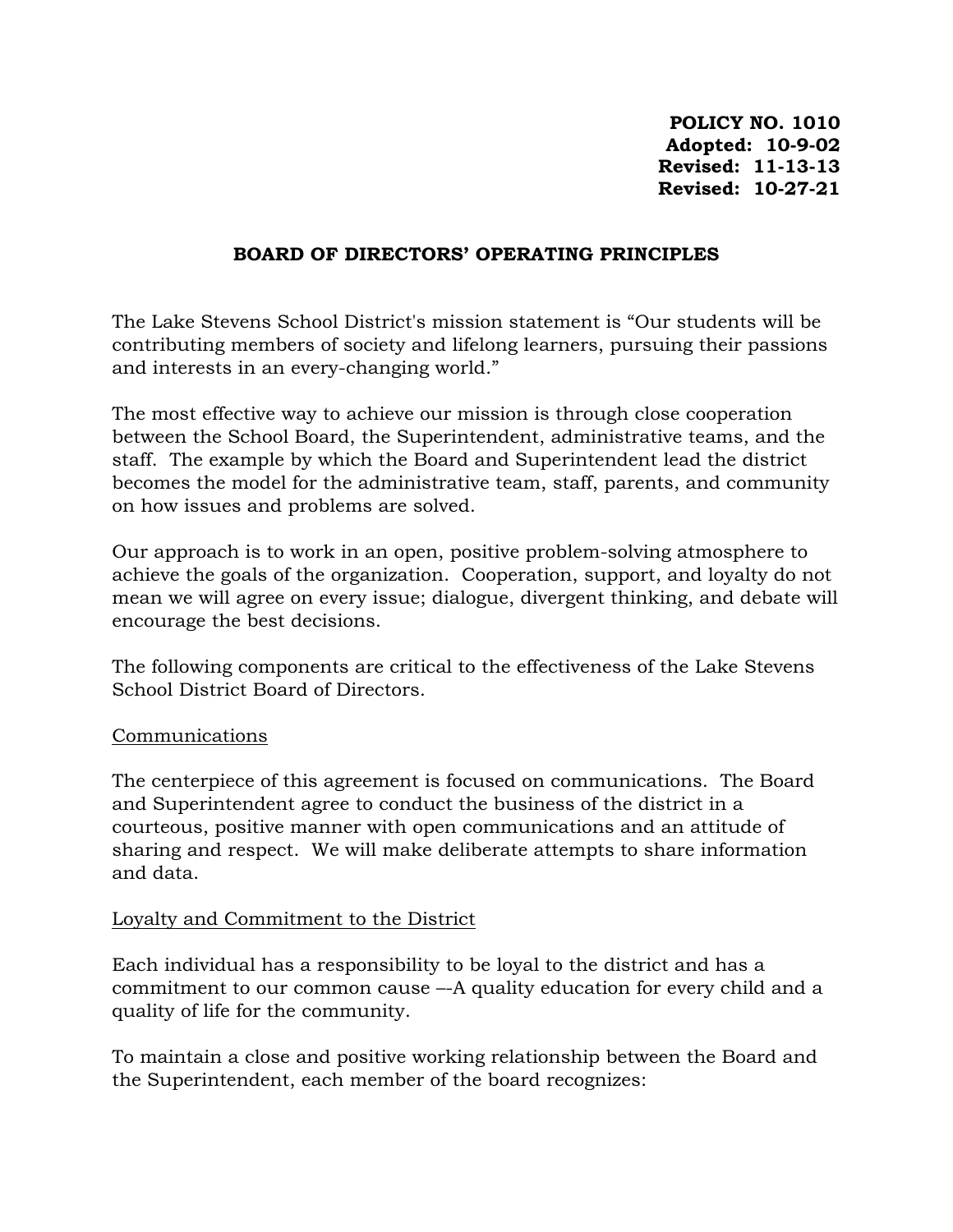Problems - Problems or perceived problems are those areas of concern which involve a breach of any district policy. The board members agree to direct questions or concerns about perceived or actual problems to the Superintendent or designee rather than solicit information from employees.

Information - Board members should feel free to seek information to increase their understanding of procedures and practices. Each board member may engage in open communication within the district in an effort to gather information. To ensure the effectiveness of board-superintendent relationships, information concerning policy or general information that requires research and/or data will be directed to the Superintendent.

An individual board member may request that the Superintendent prepare information and reports to assist in making informed decisions. If the request requires an excessive and unusual amount of staff time in the opinion of the Superintendent, he/she may direct the member to the Board President. It is the President's responsibility to discuss the request with the rest of the Board to ensure the request is a need and is of interest to at least the majority of the Board.

Concerns regarding additions to the agenda will be directed to the Board President.

# Employees

The Board is encouraged to offer praise for employees, but criticism must be channeled through the Superintendent's Office.

# Public and Employee Complaints and Concerns

When an individual board member is contacted by a staff or community member, either by phone or correspondence, each member has agreed to the principles of the following model:

- 1) Listen to the concern or complaint and find out if the individual is "venting" or wishes to know the steps to resolve the issue.
- 2) Inform the individual of the appropriate policies and channels regarding the complaint or concern. Assist by informing the individual of the correct procedures to resolve the issue. Example: Teacher complaint by parent.
- 3) a. Refer parent to teacher and principal
	- b. Continue to channel the individual to the next immediate level, if the issue is unresolved.
	- c. Ensure contractual agreements are considered.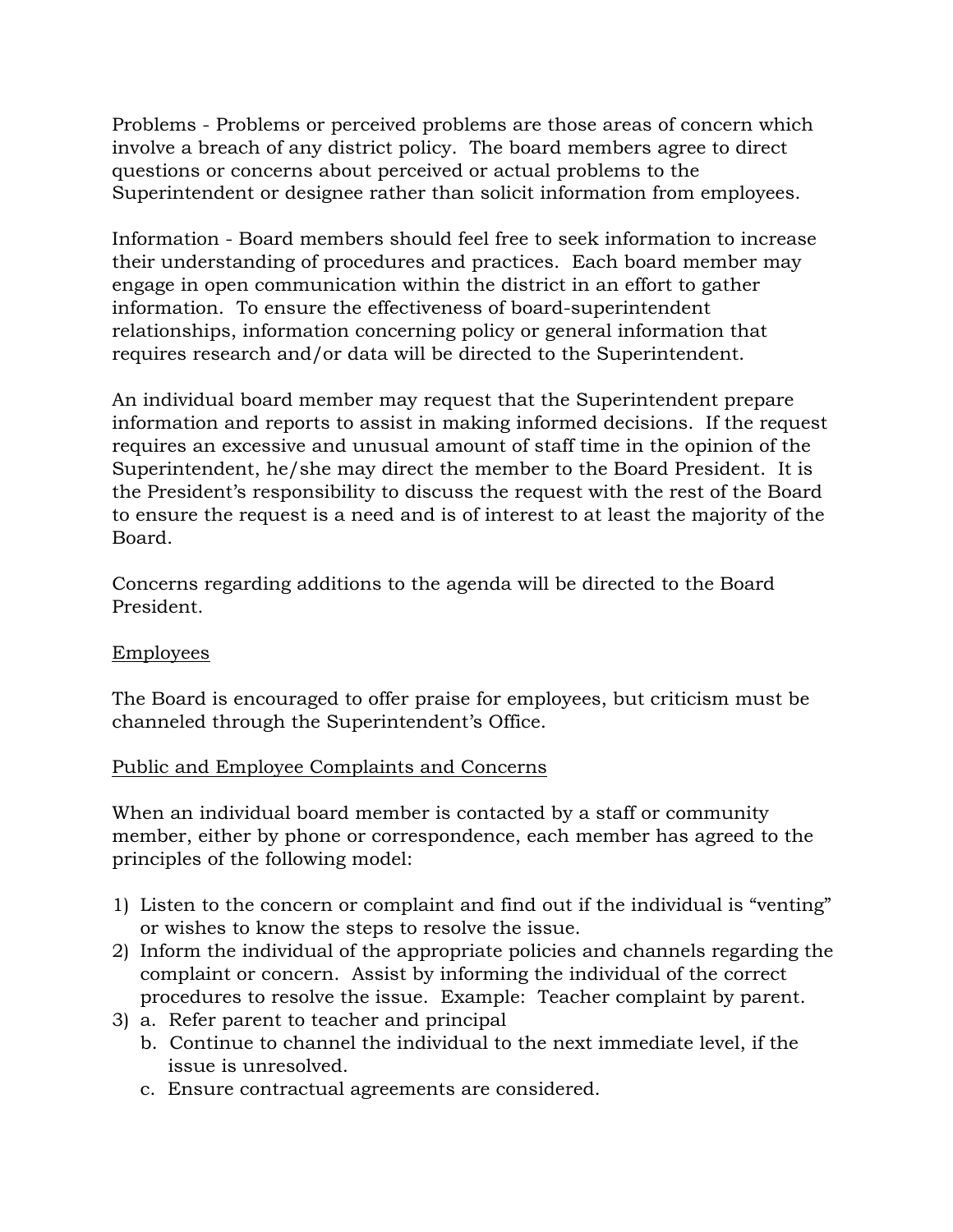- d. The issue is only placed on the board agenda when all the appropriate levels and channels of responsibility have been pursued, including the Superintendent's Office.
- 4) The Superintendent will be informed by the board member of the complaint or concern and, except in unusual or extenuating circumstances*,* that information will be shared by the Superintendent or the board member with the remaining members of the Board.

# Confidentiality

Without exception, all information received and/or discussed in Executive Sessions will remain completely confidential. Information given in confidence, particularly when planning and exploring alternatives within the confines and laws that determine executive privileged information, must also remain confidential.

Public debate and information, while being open and honest, must not disclose information held to be confidential in regards to negotiations, the purchase of real estate, personnel, or other topics covered by the confidentiality of the executive session laws.

# Agenda Preparation

Individual member's agendas must be open and on the table for meaningful dialogue to occur. Surprises at meetings are counterproductive. If a board member wishes to have an item(s) placed on the board meeting agenda for discussion or action, the item(s) must be in writing, explaining the content of the item and the reason fur submitting the item(s), or during a regular board meeting (board member comments), a board member may request an item(s) be placed on a future board meeting agenda. In either case, the Superintendent and Board President should be advised in a timely fashion to allow the Administration the appropriate time to gather data and prepare the board packet according to established deadlines.

# District Negotiators, Attorneys, and Consultants

Only the Superintendent or his/her designee is to contact the District's attorneys, consultants, or negotiators. If a majority of the Board feels a need to consult with the district counsel, consultant, or negotiator, the Board President will request that the Superintendent arrange such a meeting.

The Board President, on behalf of the Board, may contact the District's legal counsel in reference to the Superintendent's contract and share that information with the remainder of the Board.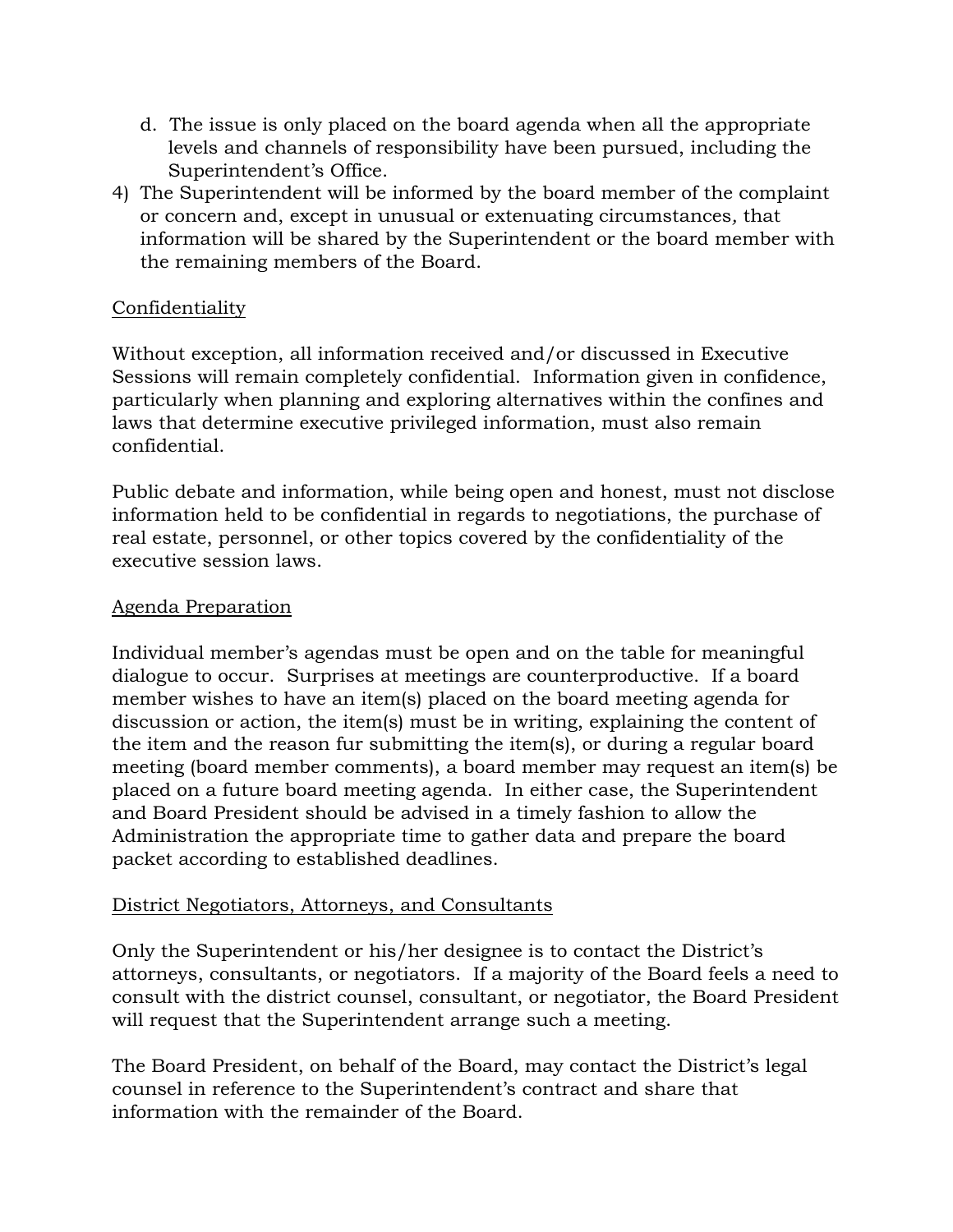## The Media

The Superintendent and/or Community Services Director is responsible for communicating official district positions to the media. There will also be occasions when the Board President communicates the Board's or District's position.

We understand that the best practice of the Board, especially relative to controversial issues and negotiations is to speak as one voice as the Board and Administration. However, it is not the intent of the Superintendent or Board to negate a member's right to speak to the media or community. Board members may state personal positions as long as they make it known they are not speaking on behalf of the Board or the District.

It must also be understood that divisiveness through the media is inappropriate. It must be clear that we agree not to use the media to strike out at the District, Superintendent, board members, or other administrators and staff members, or to use it for one's personal political gain.

#### School Visitations

Board members are welcome in all schools and facilities at any time. However, out of courtesy, a board member should advise the principal of his/her intent to visit a school. It would be helpful if the board member could let the principal know what he/she wishes to see or do at the school.

#### Meetings

School board meetings are the community's window to district operations. Meetings will be conducted using Robert's Rules of Order.

Meetings will begin promptly at 6:30 pm or as otherwise announced and end at a reasonable time.

Whenever possible, Executive Sessions will take place prior to the regular meeting. Board members will be advised of the intent of the Executive Session in advance of the meeting.

Except in cases of emergency, issues not set on the agenda or addendum will not be presented by either the Board or Administration (with the exception of announcements that require no action by the Board).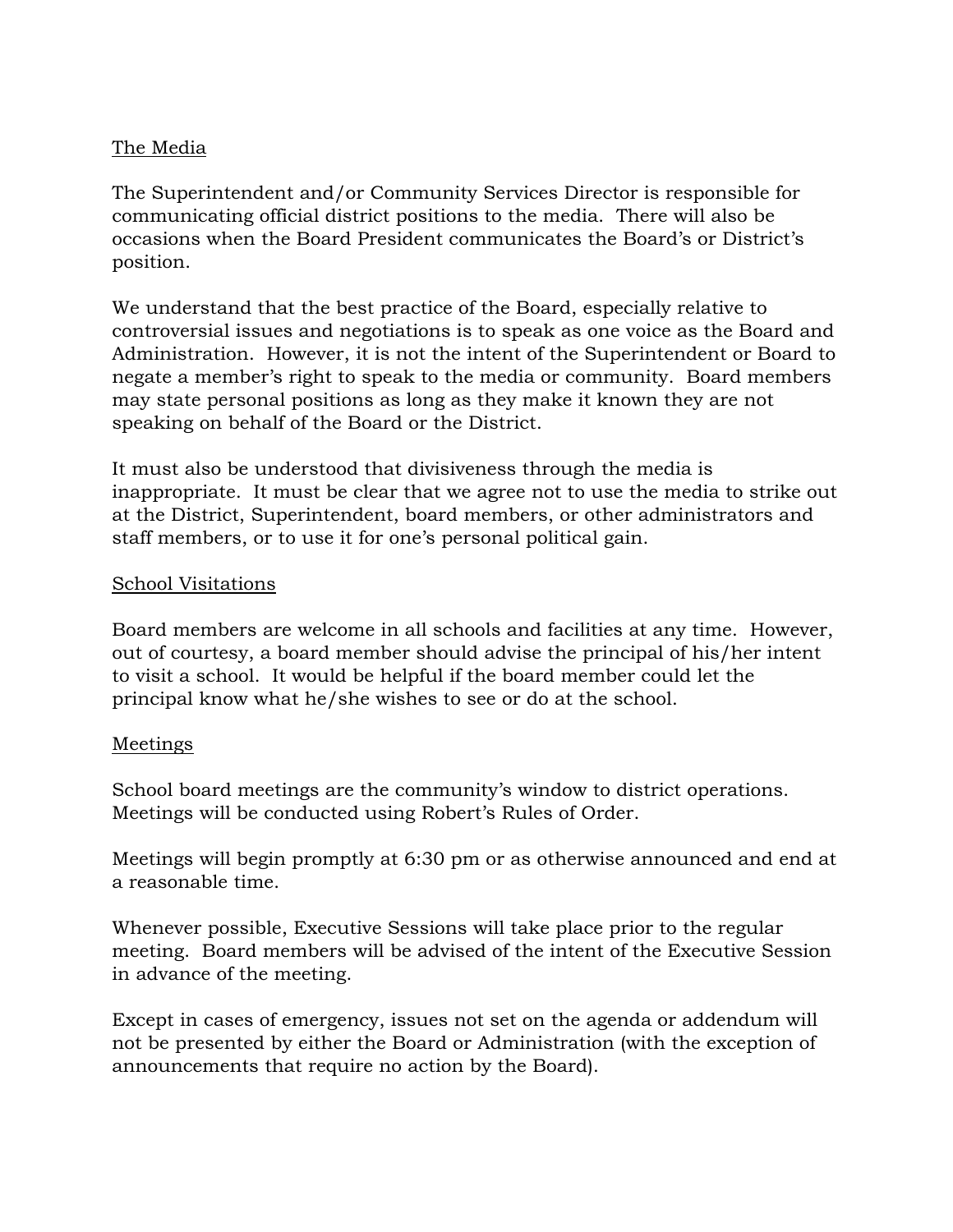Prior to each meeting the board members agree to study their board packets thoroughly and arrive fully prepared. Board members are encouraged to contact the Superintendent prior to the meeting for clarification or more information.

Each agenda item requiring action by the Board and all reports to the Board will be accompanied by appropriate information provided by the Superintendent in the Board's meeting packet. The board packet will be sent in a timely manner to allow the Board to study the agenda items.

It is understood that on occasion it may be necessary for the Administration to provide additional information at the board meeting.

#### Decision Making

Each board member recognizes that he/she has no power or right to make individual promises that would be binding upon the Board and District.

Each member has the obligation to state his/her point of view prior to a Board action, including the President of the Board. When taking a position that is contrary to that of the majority of the Board and/or Administration, the board member will be prepared to clearly articulate his/her reasons. Board members owe their constituents and their colleagues the opportunity to know what they stand for.

Because the Board functions as a team, each member has the responsibility to support final decisions and aid in their implementation even though the member may not agree with or favor the decision. Concurrently, board members respect the right of individual members to oppose a proposal and vote against the majority of the Board.

Board members may make suggestions to the Superintendent at any time, but he/she is not bound to follow such suggestions. If a member wishes to pursue his/her idea, he/she will request that it be considered as a regular item of business through the Board President and Superintendent.

Board members each have different experiences, beliefs, needs, and community support. It is the art of persuasion and politics to provide convincing testimony to persuade at least a majority of the Board, in open meeting, to agree to an issue. If that is not possible, the individual agrees that the majority rules. After stating his/her arguments through orderly debate and consideration, he/she recognizes the need to move on to other issues. It is not in the best interest of the District to hold tightly to past disappointments, disagreements, and debates.